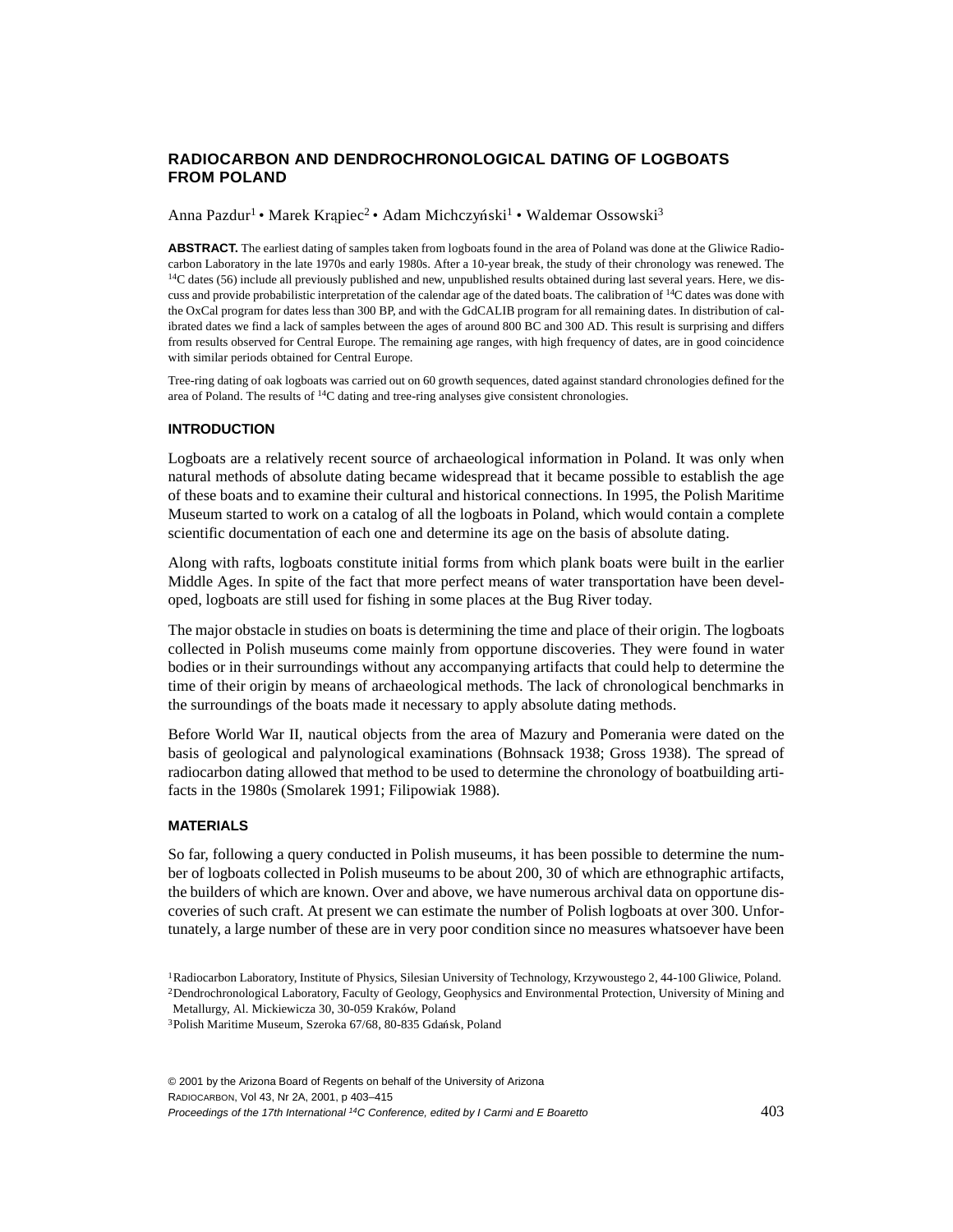undertaken to preserve them. Also, in many cases, there are no records of the site or circumstances of their discovery (Ossowski 1999).

One hundred and thirty-two logboats have been subjected to <sup>14</sup>C dating and dendrochronological studies so far. Most of the logboats on display in museums are from the late Middle Ages or modern times. So although quite a large number of such boats from various parts of Poland have been accumulated in the country's museums, there is not much that can be said about the use of logboats in times earlier than the late Roman period.

In the modern period, logboats became the most common form of small aquatic craft for transportation and fishery. The results of the current research enable one to make comparisons with attempts hitherto made to outline, if only schematically, the development of the logboat in Poland. The historical logboats of known chronology indicate that a diversity of forms and types of logboats existed in various periods, and it is difficult, at the present stage of research, to follow the evolution of the logboat from the earliest times to the present.

### **14C Dating**

Most samples were collected and submitted in 1994–1998 by W Ossowski (1999) from the Polish Maritime Museum in Gdañsk and, before that, by P Smolarek (1991). Some of the samples were dated at the request of W Filipowiak (1994) from Maritime Museum in Szczecin. A map with logboat sites, numbered 1 to 51, is shown in the Figure 1.

Samples for 14C dating were mostly taken from the edges of boards of well-preserved and identified fragments of logboats. <sup>14</sup>C measurements were applied to those boats that were not suitable for dendrochronological dating or had obtained dendroages that were not exact (see Table 1). For a review of the detailed taphonomy of dated logboats see Ossowski (1999). Most of the samples came from museum pieces; some of them were preserved with organic preservatives, not always identified. Other samples were from the edges of boards from logboats remaining at the bottom of lakes. In order to remove preservatives, ground samples were washed three times in Soxhlet column with a mixture of ethanol and benzene (1 L of solution, at the rate of 1:2), in 70 °C, which lasted for about 5 hr. Carefully washed with hot distilled water, samples were treated with hot 4% HCl, washed again and dried. In Table 1 samples purified this way are marked with an asterisk.

The efficiency of the pretreatment described above can be confirmed by the results obtained for the sample Łaźno (nr 15 in Table 1). The first dating was made after standard AAA treatment and gave  $2930 \pm 100$  BP, the second date ( $200 \pm 100$  BP) was obtained for the sample washed in Soxhlet column. Repetition of washing did not change the second <sup>14</sup>C date.

In case of well-preserved wood, the sample loss after pretreatment was approximately 10%. Afterwards, the samples were charred and combusted. The obtained  $CO<sub>2</sub>$  was purified according to the standard procedure used in Gliwice Radiocarbon Laboratory (Pazdur and Pazdur 1986). The measurements of  ${}^{14}C$  concentration were done in gas-proportional counting. Conventional  ${}^{14}C$  age of the samples was normalized with  $\delta^{13}C = -25\%$ , according to Stuiver and Polach's procedure (1977).

<sup>14</sup>C dates were calibrated using the Gliwice calibration program GdCALIB (Pazdur and Michczyńska 1989), except for a group of dates with  $14C$  ages less than 300 BP, which were calibrated by OxCAL (Ramsey 1995). Figure 1 shows the results of the calibration procedure in shape of the highest probability intervals with confidence 68% (thin line) and 95% (thick line) (Pazdur et al. 1999).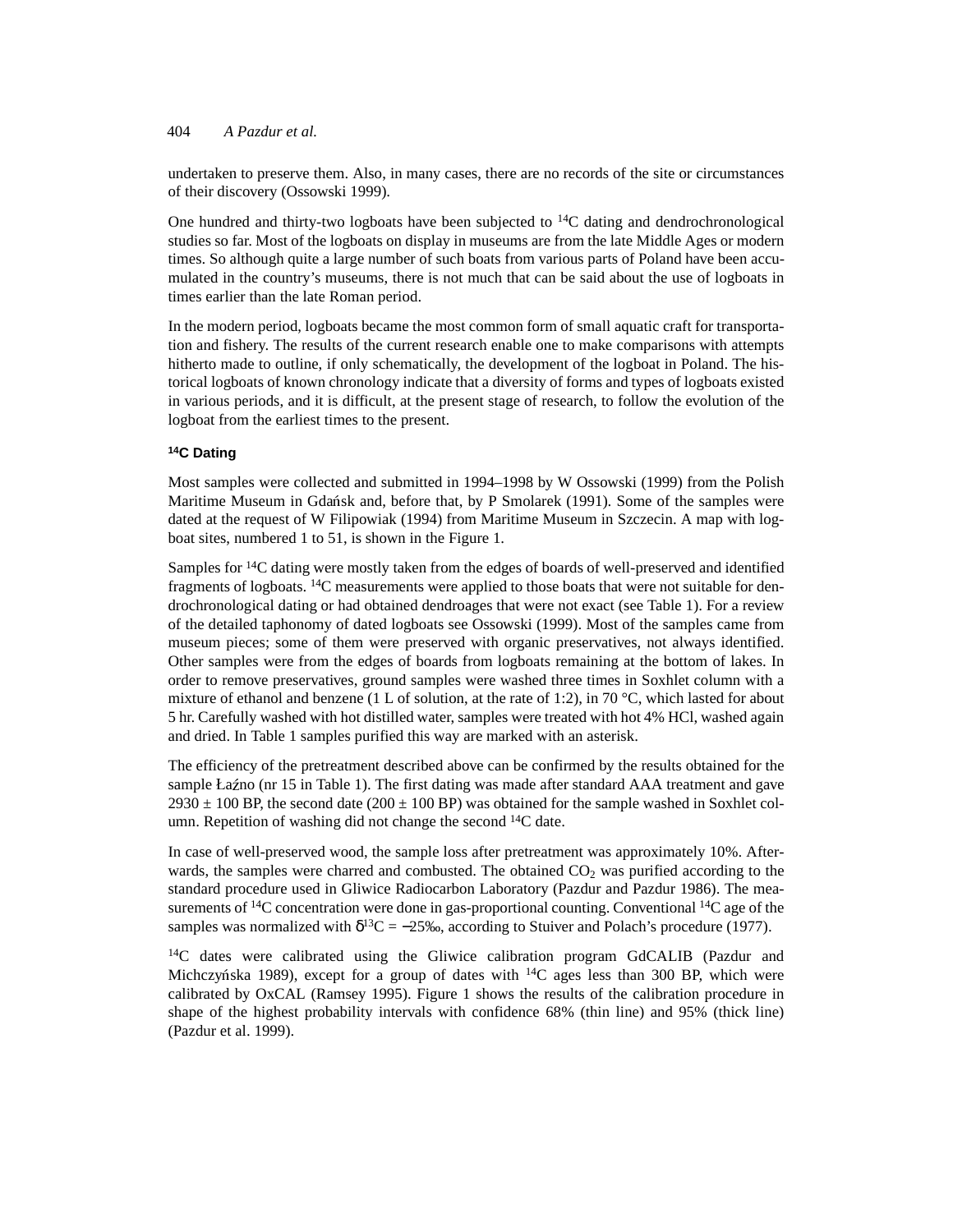

Figure 1 Distribution map of <sup>14</sup>C dated logboats and calibration results of <sup>14</sup>C dating. The diagram gives the age intervals, within which individual calibrated ages lie, corresponding to the 68% (thick line) and 95% (thin line) confidence levels. Only age ranges with the highest probability values are shown. The numbers connected with dates in the left column, changing from 2 to 51, correspond with those on the map (after Pazdur et al. 1999, changed).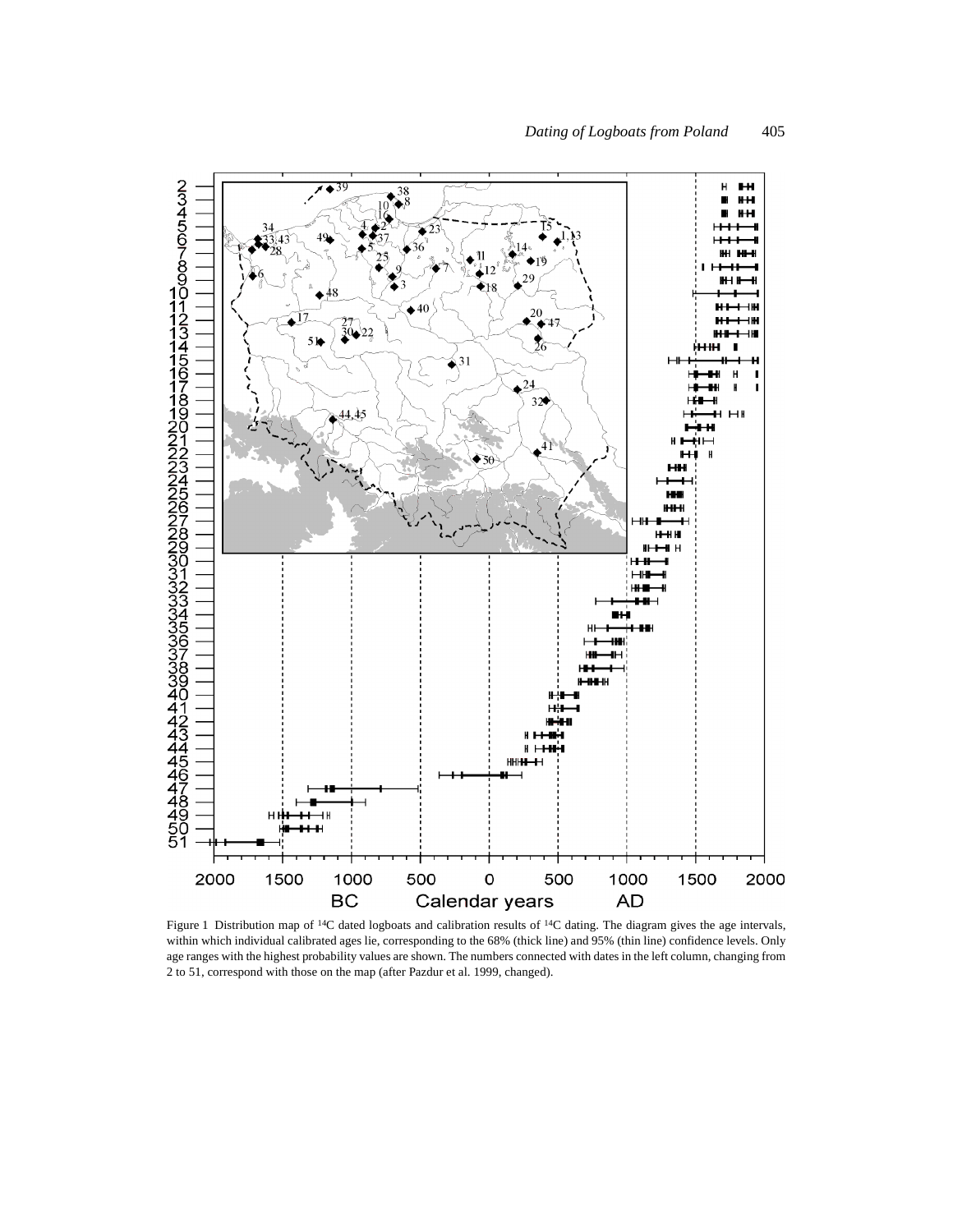| Name and sample                                                                                                                   |                   | $^{14}C$               | Age range (68%)                                                                                 | Age range (95%)                                                |
|-----------------------------------------------------------------------------------------------------------------------------------|-------------------|------------------------|-------------------------------------------------------------------------------------------------|----------------------------------------------------------------|
| description <sup>a</sup>                                                                                                          | Lab $nr^b$        | dendroage              | [cal. $AD, BC$ ]                                                                                | [cal. $AD, BC$ ]                                               |
| 1. Wigry-Gawrych<br>Ruda, Wigry Lake,<br>$(54^{\circ}00'N, 23^{\circ}01'E)$ Pi-<br>nus, EB, UW, Ossowski<br>W. 1995               | Gd-7907           | $101.7 \pm 0.8$<br>pMC |                                                                                                 |                                                                |
| 2. Raduńskie J.<br>Raduńskie Lake,<br>$(54^{\circ}18'N, 18^{\circ}00'E), Pi-$<br>nus, EB, PMM, Dyrka M.<br>1988                   | $Gd-5482(Ox)$     | $<$ 40                 | 1820 AD-1835 AD<br>$(14.7\%)$<br>1882 AD-1914 AD<br>$(53.5\%)$                                  | 1695 AD-1723 AD<br>$(11.4\%)$<br>1816 AD-1919 AD<br>$(84.0\%)$ |
| 3. Chełmno<br>$(54^{\circ}20'N, 18^{\circ}20'E),$<br>wood, EB, PMM, Dyrka<br>M. 1988                                              | $Gd - 6002(Ox)$   | $50$                   | 1701 AD-1717 AD<br>$(9.5\%)$<br>1819 AD-1838 AD<br>$(15.0\%)$<br>1876 AD-1916 AD<br>$(43.7\%)$  | 1690 AD-1731 AD<br>$(17.2\%)$<br>1813 AD-1925 AD<br>$(78.2\%)$ |
| 4. Mausz J.<br>Mausz Lake (54°12'N,<br>$17^{\circ}42'$ E), wood, EB,<br>PMM, Dyrka M. 1988                                        | $Gd-5483(Ox)$     | $50$                   | 1701 AD-1717 AD<br>$(9.5\%)$<br>1819 AD-1838 AD<br>$(15.0\%)$<br>1876 AD-1916 AD<br>$(43.7\%)$  | 1690 AD-1731 AD<br>$(17.2\%)$<br>1813 AD-1925 AD<br>$(78.2\%)$ |
| 5. Charzykowskie J.<br>Charzykowskie Lake,<br>(53°47'N, 17°28'E),<br>Ouercus, EB, UW, Krus-<br>zelnicki K. 1978                   | $Gd-1010(Ox)$     | <150                   | 1683 AD-1744 AD<br>$(21.1\%)$<br>1867 AD-1933 AD<br>$(47.1\%)$                                  | 1634 AD-1950 AD<br>$(95.4\%)$                                  |
| 6. Szczecin-Rubinowy<br><b>Staw, Rubinowy Lake,</b><br>(53°30'N, 14°28'E),<br>wood, EB, Museum in<br>Szczecin, Filipowiak<br>1984 | $Gd-2313(Ox)$     | <150                   | 1683 AD-1744 AD<br>$(21.1\%)$<br>1867 AD-1933 AD<br>$(47.1\%)$                                  | 1634 AD-1950 AD<br>$(95.4\%)$                                  |
| 7. Gim<br>Gim Lake,<br>$(53°34'N, 20°28'E)$ ,<br>Pinus, EB, Museum in<br>Olsztyn, Ossowski W.<br>1995                             | $Gd-7909(Ox)$     | $20 \pm 60$ BP         | 1699 AD-1720 AD<br>$(12.3\%)$<br>1818 AD-1843 AD<br>$(16.4\%)$<br>1863 AD-1917 AD<br>$(39.5\%)$ | 1682 AD-1745 AD<br>$(23.8\%)$<br>1806 AD-1935 AD<br>$(71.6\%)$ |
| 8. Jastarnia<br>$(54^{\circ}41'N, 18^{\circ}41'E)$ ,<br>wood, EB, Museum on<br>Hel, Ossowski 1997                                 | Gd-9739 $(*, Ox)$ | $40 \pm 170$ BP        | 1680 AD-1765 AD<br>$(25.2\%)$<br>1804 AD-1938 AD<br>$(43.0\%)$                                  | 1512 AD-1597 AD<br>$(6.7\%)$<br>1620 AD-1950 AD<br>(88.7%)     |
| 9. Świecie<br>Pinus, Community Cen-<br>tre in Świecie, Ossowski<br>W. 1998                                                        | $Gd-11436 (Ox)$   | $50 \pm 65$ BP         | 1697 AD-1721 AD<br>(12.96%)<br>1818 AD-1918 AD<br>$(55.24\%)$                                   | 1679 AD-1766 AD<br>(29.57%)<br>1804 AD-1938 AD<br>(65.83%)     |
| 10. Borkowo J.<br>Głebokie Lake,<br>$(54^{\circ}20'N, 18^{\circ}20'E), Pi-$<br>nus, EB, PMM, Dyrkowa<br>M 1981                    | $Gd-922(Ox)$      | $60 \pm 60$ BP         | 1698 AD-1721 AD<br>$(12.3\%)$<br>1816 AD-1918 AD<br>$(55.9\%)$                                  | 1680 AD-1764 AD<br>$(28.6\%)$<br>1805 AD-1938 AD<br>$(66.8\%)$ |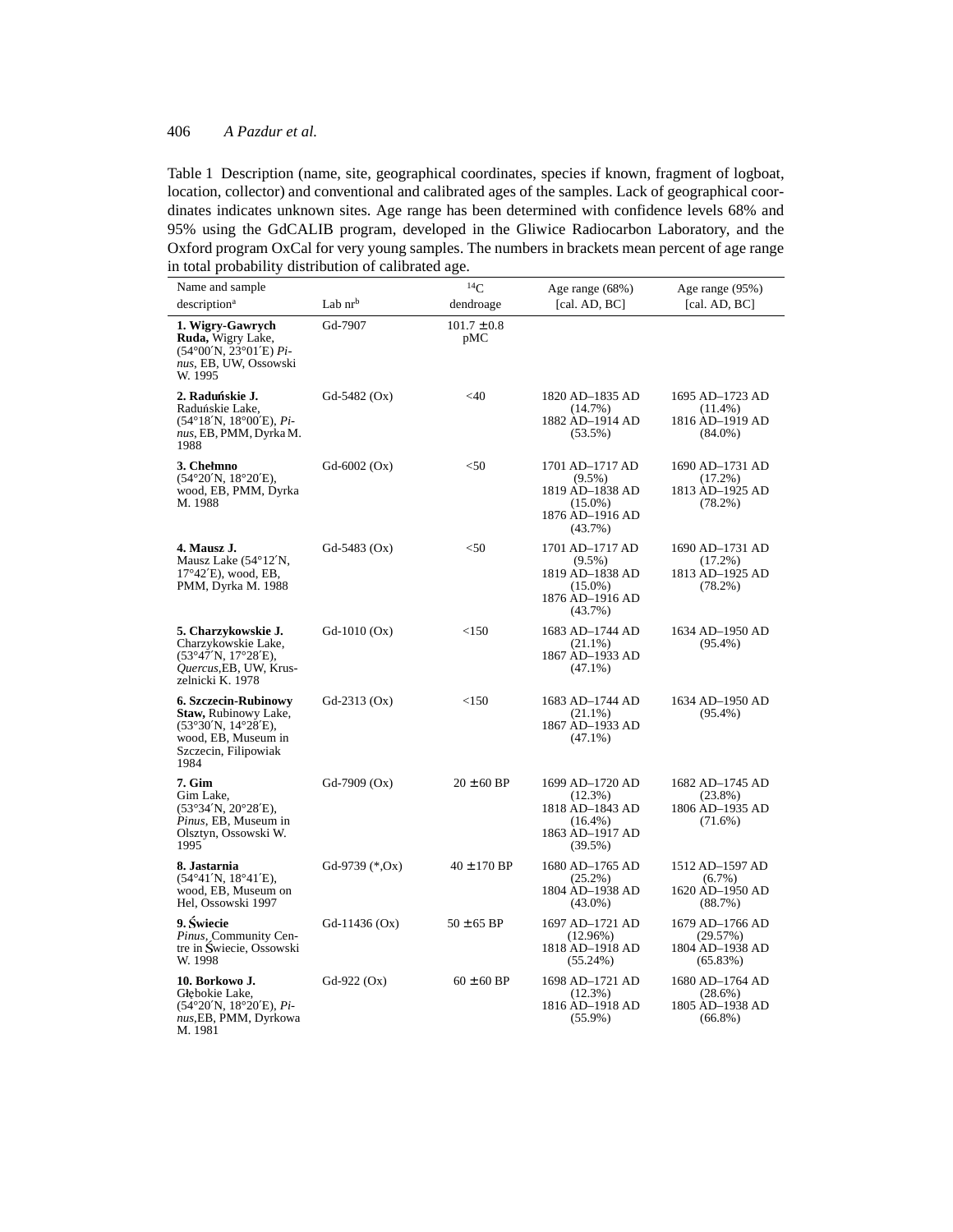| Name and sample                                                                                                                               |                                | $^{14}C$                              | Age range (68%)                                                                                                                                                                           | Age range (95%)                                                                                                          |
|-----------------------------------------------------------------------------------------------------------------------------------------------|--------------------------------|---------------------------------------|-------------------------------------------------------------------------------------------------------------------------------------------------------------------------------------------|--------------------------------------------------------------------------------------------------------------------------|
| description <sup>a</sup>                                                                                                                      | Lab nr <sup>b</sup>            | dendroage                             | [cal. $AD, BC$ ]                                                                                                                                                                          | [cal. $AD, BC$ ]                                                                                                         |
| 11. Barczewko<br>Wadag River, (53°49'N,<br>20°34'E), <i>Pinus</i> , EB, Mu-<br>seum in Olsztyn, Os-<br>sowski W. 1995                         | Gd-9721 (*, Ox)                | $130 \pm 180$ BP                      | 1668 AD-1785 AD<br>$(29.3\%)$<br>1793 AD-1950 AD<br>$(38.9\%)$                                                                                                                            | 1480 AD-1950 AD<br>$(95.4\%)$                                                                                            |
| 12. Rusek<br>$(53°43'N, 23°52'E), Pi-$<br>nus, EB, Museum in Szc-<br>zytno, Ossowski W. 1995                                                  | Gd-7916 $(*.Ox)$               | $190 \pm 50$ BP                       | 1660 AD-1688 AD<br>$(13.6\%)$<br>1732 AD-1812 AD<br>$(40.2\%)$<br>1926 AD-1950 AD<br>$(14.4\%)$                                                                                           | 1649 AD-1887 AD<br>$(78.2\%)$<br>1911 AD-1950 AD<br>$(17.2\%)$                                                           |
| 13. Wigry-Binduga<br>Wigry Lake,<br>(54°00'N, 23°00'E), Pi-<br>nus, EB, UW, Ossowski<br>W. 1995                                               | Gd-7915 $(*, Ox)$              | $190 \pm 50$ BP                       | 1660 AD-1688 AD<br>$(13.6\%)$<br>1732 AD-1812 AD<br>$(40.2\%)$<br>1926 AD-1950 AD<br>$(14.4\%)$                                                                                           | 1649 AD-1887 AD<br>$(78.2\%)$<br>1911 AD-1950 AD<br>$(17.2\%)$                                                           |
| 14. Majcz<br>Majcz Lake,<br>$(53^{\circ}46'N, 21^{\circ}28'E)$ ,<br>Ouercus, EB, UW, Os-<br>sowski 1995                                       | $Gd-7905(Ox)$                  | $200 \pm 50$ BP                       | 1656 AD-1686 AD<br>$(15.7\%)$<br>1736 AD-1810 AD<br>$(38.9\%)$<br>1929 AD-1950 AD<br>$(13.6\%)$                                                                                           | 1643 AD-1823 AD<br>(68.7%)<br>1830 AD-1886 AD<br>$(8.6\%)$<br>1911 AD-1950 AD<br>$(18.1\%)$                              |
| 15. Łaźno<br>Łaźno Lake (54°07'N,<br>$22^{\circ}13'E$ , <i>Ouercus</i> , EB,<br>Museum in Suwałki, Os-<br>sowski W. 1995                      | Gd-11304<br>Gd-10869 $(*, Ox)$ | $2930 \pm 100$ BP<br>$200 \pm 100$ BP | 952 BC-948 BC<br>$(0.9\%)$<br>1263 BC-991 BC<br>$(67.5\%)$<br>1646 AD-1704 AD<br>(16.37%)<br>1715 AD-1819 AD<br>$(30.01\%)$<br>1836 AD-1880 AD<br>(10.23%)<br>1915 AD-1950 AD<br>(11.59%) | 1396 BC-898 BC<br>$(95.1\%)$<br>1492 AD-1498 AD<br>$(0.95\%)$<br>1509 AD-1600 AD<br>(11.45%)<br>1618 AD-1950 AD<br>(83%) |
| 16. Borkowo II,<br>Głebokie Lake,<br>$(54^{\circ}20'N, 18^{\circ}20'E), Pi-$<br>nus, EB, PMM, Dyrkowa<br>M. 1981                              | Gd-1424 $(*, Ox)$              | $270 \pm 40$ BP                       | 1785 AD-1793 AD<br>$(4.8\%)$<br>1631 AD-1669 AD<br>$(40.9\%)$<br>1524 AD-1560 AD<br>(22.5%)                                                                                               | 1768 AD-1802 AD<br>$(10.4\%)$<br>1614 AD-1678 AD<br>$(46.9\%)$<br>1492 AD-1604 AD<br>$(38.2\%)$                          |
| 17. Sieraków<br>$(52^{\circ}10^{\prime}N, 16^{\circ}04^{\prime}E)$ ,<br>Quercus, EB, Archeolog-<br>ical Museum in Poznań,<br>Ossowski W. 1996 | Gd-9764 $(*, Ox)$              | $270 \pm 250$ BP                      | 1452 AD-1698 AD<br>$(43.6\%)$<br>1721 AD-1817 AD<br>$(17.0\%)$<br>1918 AD-1950 AD<br>$(7.6\%)$                                                                                            | 1305 AD-1363 AD<br>$(3.8\%)$<br>1378 AD-1950 AD<br>$(91.6\%)$                                                            |
| 18. Wielbark<br>(53°24'N, 20°57'E),<br>Quercus, EB, Museum in<br>Szczytno, Ossowski W.<br>1995                                                | Gd-7918 $(*.Ox)$               | $300 \pm 60$ BP                       | 1509 AD-1600 AD<br>$(45.7\%)$<br>1618 AD-1660 AD<br>(22.5%)                                                                                                                               | 1451 AD-1678 AD<br>$(87.8\%)$<br>1771 AD-1803 AD<br>$(5.7\%)$<br>1940 AD-1950 AD<br>$(1.9\%)$                            |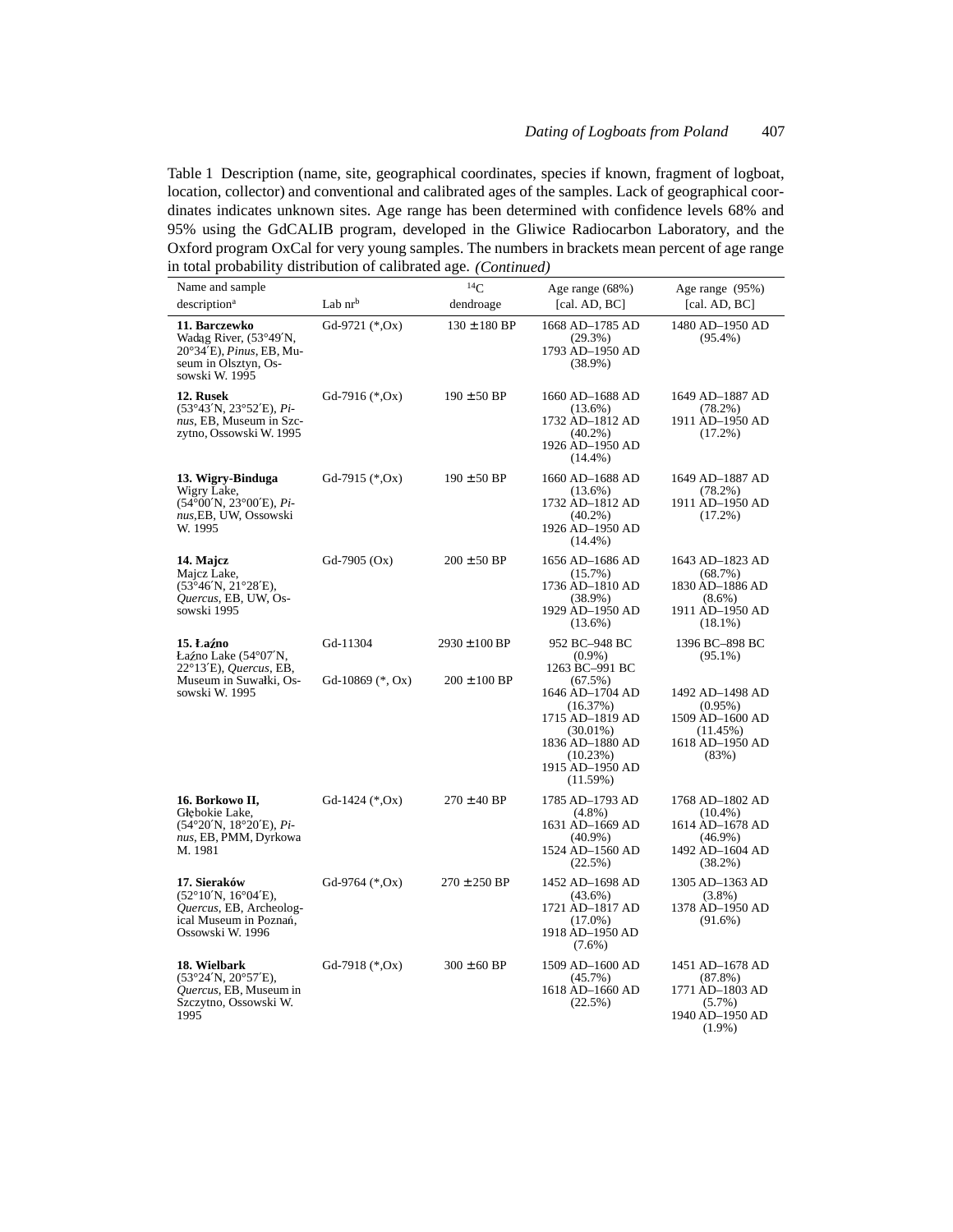| Name and sample                                                                                                                                  |                 | ${}^{14}C$                                      | Age range (68%)                                                                                 | Age range (95%)                                                                               |
|--------------------------------------------------------------------------------------------------------------------------------------------------|-----------------|-------------------------------------------------|-------------------------------------------------------------------------------------------------|-----------------------------------------------------------------------------------------------|
| description <sup>a</sup>                                                                                                                         | Lab $nrb$       | dendroage                                       | [cal. $AD, BC$ ]                                                                                | [cal. $AD, BC$ ]                                                                              |
| 19. Breswałd<br>Orzołek Lake, (53°51'N,<br>20°24'E), Quercus, EB,<br>Museum in Olsztyn, Os-<br>sowski W. 1995                                    | Gd-7917(*,Ox)   | $310 \pm 60$ BP<br>after 1367<br>$(-6/ + 8)$ AD | 1509 AD-1600 AD<br>$(48.1\%)$<br>1617 AD-1654 AD<br>$(20.1\%)$                                  | 1449 AD-1674 AD<br>$(90.6\%)$<br>1777 AD-1799 AD<br>$(2.9\%)$<br>1944 AD-1950 AD<br>$(1.9\%)$ |
| 20. Raźny, Bug River,<br>$(52°39'N, 21°43'E), Pi-$<br>nus, EB, Museum in Sad-<br>owno, Ossowski W. 1997                                          | Gd-7910 $(*)$   | $340 \pm 60$ BP                                 | 1614 AD-1635 AD<br>$(11.4\%)$<br>1494 AD-1604 AD<br>$(57.2\%)$                                  | 1449 AD-1657 AD<br>$(95.4\%)$                                                                 |
| 21. Orzew<br>Goryń River, Ukraine,<br>$(50^{\circ}45'N, 26^{\circ}06'E),$<br>Quercus, EB, Museum of<br>Architecture in Lwow,<br>Ossowski W. 1997 | Gd-11362 $(Ox)$ | $350 \pm 90$ BP                                 | 1473 AD-1641 AD<br>$(68.2\%)$                                                                   | 1412 AD-1680 AD<br>(88.7%)<br>1748 AD-1805 AD<br>$(4.8\%)$<br>1937 AD-1950 AD<br>$(1.9\%)$    |
| 22. Białe J.<br><b>Białe Lake</b><br>wood, EB, Museum in<br>Gniezno, Pasiciel S. 1986                                                            | Gd-2556         | $400 \pm 60$ BP                                 | 1578 AD-1624 AD<br>$(23.5\%)$<br>1442 AD-1518 AD<br>$(45.0\%)$                                  | 1433 AD-1638 AD<br>$(95.4\%)$                                                                 |
| 23. Elblag<br>Elblag River<br>$(54^{\circ}10^{\prime}N, 19^{\circ}23^{\prime}E)$ ,<br>Quercus, EB, Museum in<br>Elbląg, Ossowski W.<br>1995      | Gd-7914 $(*)$   | $460 \pm 60$ BP                                 | 1605 AD-1612 AD<br>$(2.9\%)$<br>1407 AD-1489 AD<br>$(65.3\%)$                                   | 1544 AD-1634 AD<br>$(17.9\%)$<br>1396 AD-1529 AD<br>$(77.4\%)$                                |
| 24. Pawłowice<br>Vistula River<br>(51°38'N, 21°40'E),<br>Quercus, EB, Archaeo-<br>logical Museum in War-<br>saw, Ossowski W. 1997                | Gd-7938         | $480 \pm 50$ BP                                 | 1409 AD-1458 AD<br>$(68.5\%)$                                                                   | 1594 AD-1619 AD<br>$(3.1\%)$<br>1394 AD-1514 AD<br>$(91.0\%)$<br>1324 AD-1337 AD<br>$(1.4\%)$ |
| 25. Leśno<br>(53°97'N, 17°44'E), Al-<br>nus, UW, Ossowski W.<br>1998                                                                             | Gd-12107        | $550 \pm 60$ BP                                 | 1391 AD-1435 AD<br>$(44.11\%)$<br>1315 AD-1347 AD<br>(24.18%)                                   | 1303 AD-1446 AD<br>(95.37%)                                                                   |
| 26. Wojtkowice<br><b>Bug River</b><br>$(52^{\circ}36'N, 22^{\circ}25'E),$<br>Quercus, EB, Museum in<br>Ciechanowiec, Ossowski<br>W. 1996         | Gd-7921         | $570 \pm 50$ BP                                 | 1389 AD-1423 AD<br>$(34.5\%)$<br>1313 AD-1350 AD<br>(33.7%)                                     | 1371 AD-1433 AD<br>(48.5%)<br>1305 AD-1369 AD<br>$(47.0\%)$                                   |
| 27. Lednickie J. II<br>Lednickie Lake<br>(52°31'N, 17°23'E),<br>Tilia?, EB, Museum in<br>Lednogóra                                               | $Lod-272$       | $610 \pm 100$ BP                                | 1298 AD-1411 AD<br>$(68.5\%)$                                                                   | 1220 AD-1485 AD<br>$(95.5\%)$                                                                 |
| 28. Świeszewo<br>$(53°52'N, 15°03'E)$ ,<br>wood, EB, Museum in<br>Szczecin, Filipowiak W.<br>1991                                                | Gd-5956         | $620 \pm 50$ BP                                 | 1377 AD-1396 AD<br>$(18.1\%)$<br>1331 AD-1362 AD<br>$(29.1\%)$<br>1307 AD-1329 AD<br>$(21.0\%)$ | 1293 AD-1409 AD<br>$(95.2\%)$                                                                 |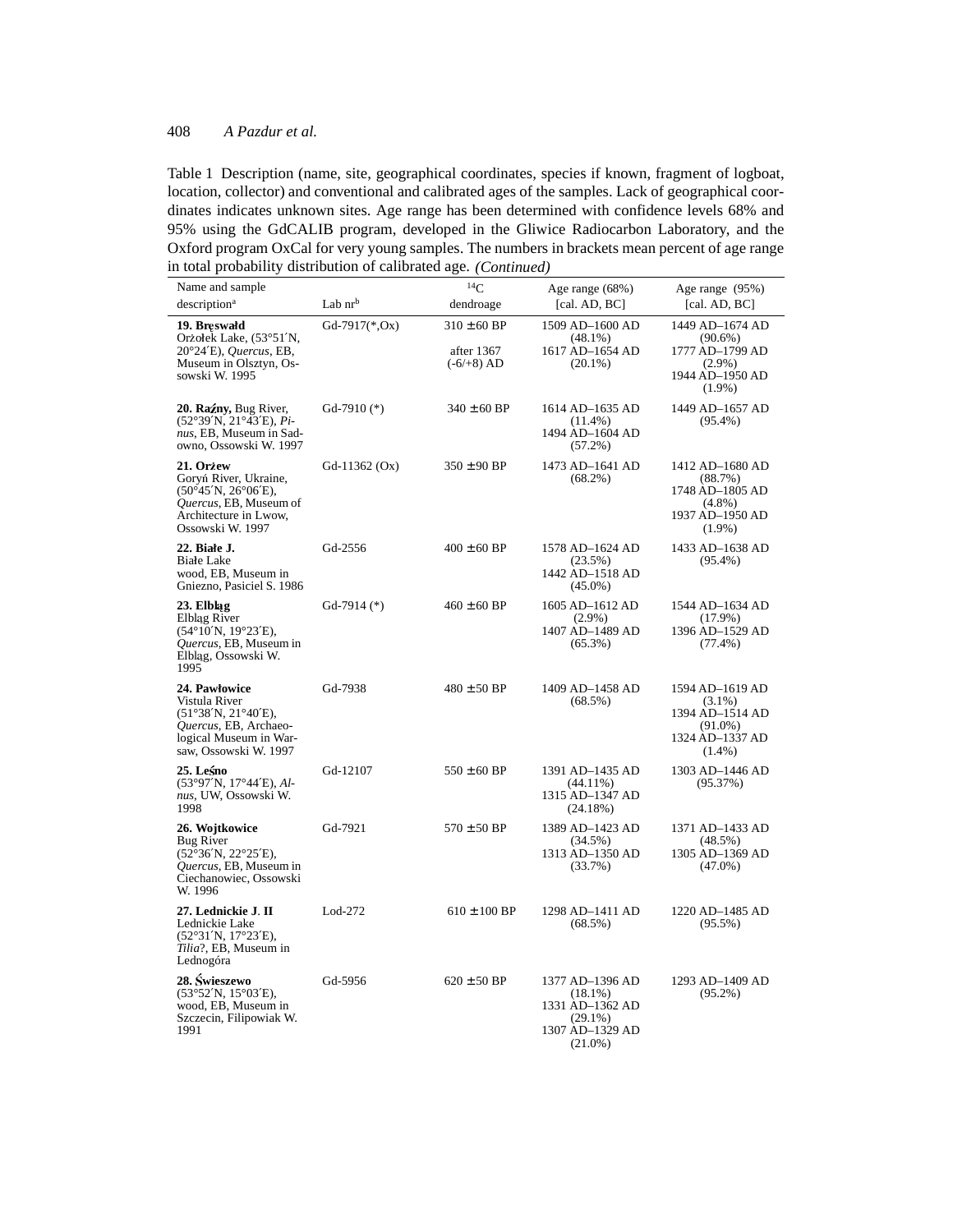| Name and sample                                                                                                                  |                | $^{14}C$          | Age range (68%)                                                                                                           | Age range (95%)                                                                                |
|----------------------------------------------------------------------------------------------------------------------------------|----------------|-------------------|---------------------------------------------------------------------------------------------------------------------------|------------------------------------------------------------------------------------------------|
| description <sup>a</sup>                                                                                                         | Lab $nrb$      | dendroage         | [cal. $AD, BC$ ]                                                                                                          | [cal. $AD, BC$ ]                                                                               |
| 29. Jurki, Pisa River<br>$(53^{\circ}15'N, 21^{\circ}52'E),$<br>Quercus, EB, Heritage<br>Park in Nowogród, Os-<br>sowski W. 1996 | Gd-7922        | $650 \pm 60$ BP   | 1340 AD-1392 AD<br>$(46.1\%)$<br>1296 AD-1321 AD<br>$(22.0\%)$                                                            | 1279 AD-1412 AD<br>$(95.6\%)$                                                                  |
| 30. Lednickie J. III,<br>Lednickie Lake,<br>$(53°31'N, 17°23'E)$ ,<br>Tilia?, EB, UW, Os-<br>sowski W. 1997                      | Gd-10625       | $680 \pm 120$ BP  | 1245 AD-1407 AD<br>$(68.3\%)$                                                                                             | 1153 AD-1454 AD<br>$(90.2\%)$<br>1115 AD-1145 AD<br>$(1.9\%)$<br>1046 AD-1098 AD<br>$(3.2\%)$  |
| 31. Sierzchów<br>Rawka River, (52°08'N,<br>20°08'E), Quercus, EB,<br>Archaeological Museum<br>in Warsaw, Ossowski W.<br>1996     | Gd-7904        | $730 \pm 50$ BP   | 1368 AD-1371 AD<br>$(2.2\%)$<br>1246 AD-1304 AD<br>$(65.9\%)$                                                             | 1343 AD-1391 AD<br>$(16.1\%)$<br>1220 AD-1318 AD<br>$(79.2\%)$                                 |
| 32. Brzeziny, $(51°32'N,$<br>22°36'E), <i>Pinus</i> , EB, Mu-<br>seum of Country in Lub-<br>lin, Ossowski W. 1998                | Gd-11437       | $740 \pm 65$ BP   | 1225 AD-1304 AD<br>$(62.06\%)$<br>1364 AD-1367 AD<br>$(6.34\%)$                                                           | 1172 AD-1323 AD<br>(76.32%)<br>1336 AD-1396 AD<br>$(19.08\%)$                                  |
| 33. Kamień Pomorski<br>Dźwina River, (53°57'N,<br>14°47'E), wood, EB, Mu-<br>seum in Szczecin, Filip-<br>owiak W. 1984           | Gd-3211        | $770 \pm 60$ BP   | 1222 AD-1292 AD<br>$(68.0\%)$                                                                                             | 1348 AD-1390 AD<br>$(4.6\%)$<br>1160 AD-1314 AD<br>$(90.0\%)$                                  |
| 34. Wolin-Dziwna, Dzi-<br>wna River, (53°52'N,<br>$14^{\circ}37'E$ , wood, EB, Mu-<br>seum in Szczecin, Filip-<br>owiak W. 1990  | Gd-6335 A      | $810 \pm 80$ BP   | 1161 AD-1291 AD<br>$(67.6\%)$                                                                                             | 1031 AD-1305 AD<br>$(94.7\%)$                                                                  |
| 35. Wolin-Dziwna, Dzi-<br>wna River, (53°52'N,<br>$14^{\circ}37'E$ , wood, EB, Mu-<br>seum in Szczecin,<br>Filipowiak W. 1990    | Gd-6335 B      | $835 \pm 55$ BP   | 1170 AD-1271 AD<br>$(68.4\%)$                                                                                             | 1153 AD-1286 AD<br>$(78.8\%)$<br>1115 AD-1144 AD<br>$(6.0\%)$<br>1046 AD-1098 AD<br>$(10.5\%)$ |
| 36. Wolin-Dziwna, Dzi-<br>wna River, (53°52'N,<br>$14^{\circ}37'E$ , wood, EB, Mu-<br>seum in Szczecin,<br>Filipowiak W. 1990    | Gd-6347 C      | $850 \pm 70$ BP   | 1159 AD-1275 AD<br>(58.7%)<br>1126 AD-1134 AD<br>$(3.3\%)$<br>1061 AD-1077 AD<br>$(6.1\%)$                                | 1041 AD-1282 AD<br>$(95.2\%)$                                                                  |
| 37. Elbląg II<br>Quercus, EB, Museum in<br>Elbląg, Ossowski W.<br>1995                                                           | Gd-11305 $(*)$ | $1030 \pm 110$ BP | 1134 AD-1158 AD<br>$(6.5\%)$<br>1077 AD-1125 AD<br>$(12.8\%)$<br>941 AD-1062 AD<br>(37.5%)<br>894 AD-939 AD<br>$(11.4\%)$ | 780 AD-1241 AD<br>$(95.4\%)$                                                                   |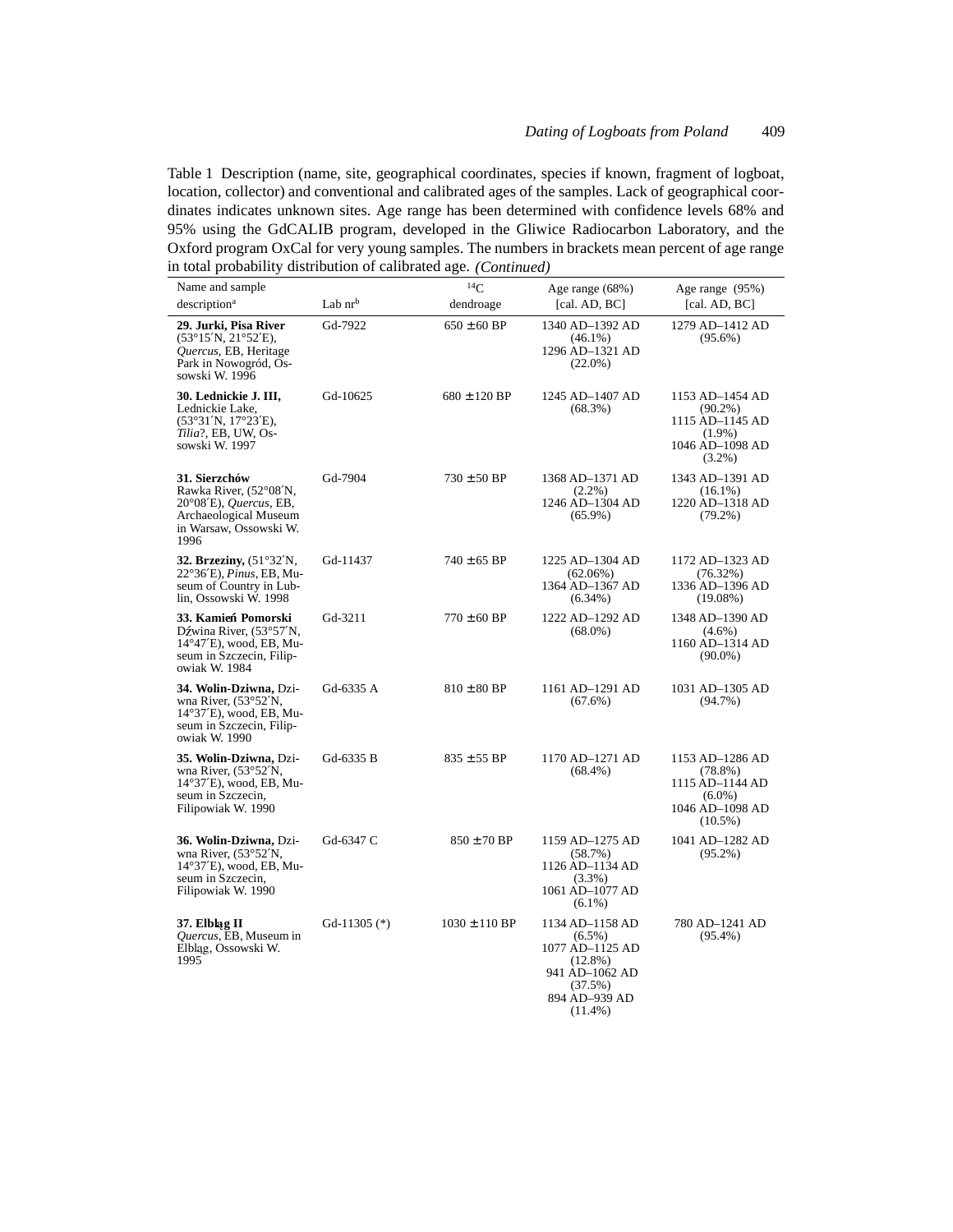| Name and sample                                                                                                     |           | $^{14}C$                                                   | Age range (68%)                                              | Age range (95%)                                           |
|---------------------------------------------------------------------------------------------------------------------|-----------|------------------------------------------------------------|--------------------------------------------------------------|-----------------------------------------------------------|
| description <sup>a</sup>                                                                                            | Lab $nrb$ | dendroage                                                  | [cal. $AD, BC$ ]                                             | [cal. AD, BC]                                             |
| 38. Nowa Cerkiew<br>$(54^{\circ}11'N, 18^{\circ}52'E),$                                                             | Gd-3176   | $1070 \pm 40$ BP                                           | 962 AD-1016 AD<br>$(63.4\%)$                                 | 941 AD-1022 AD<br>$(75.0\%)$                              |
| Quercus, EB, PMM,<br>Dyrkowa 1984                                                                                   |           | after 959 AD                                               | 899 AD-905 AD<br>$(5.2\%)$                                   | 894 AD-937 AD<br>$(20.6\%)$                               |
| 39. Grzybowo<br>Sominko Lake, (52°08'N,                                                                             | Gd-11367  | $1070 \pm 100$ BP                                          | 1142 AD-1154 AD<br>$(2.4\%)$                                 | 771 AD-1208 AD<br>$(94.6\%)$                              |
| 20°08'E), Quercus, EB,<br>UW, Ossowski W. 1997                                                                      |           | after 1040 AD                                              | 1091 AD-1117 AD<br>$(5.0\%)$<br>866 AD-1048 AD<br>$(60.3\%)$ |                                                           |
| 40. Puck, Puck Bay,<br>$(54^{\circ}08'N, 20^{\circ}08'E),$<br>Quercus, EB, Museum in<br>Puck, Stępień W. 1980       | Gd-981    | $1190 \pm 70$ BP                                           | 911 AD-957 AD<br>$(16.3\%)$<br>778 AD-896 AD<br>$(52.0\%)$   | 689 AD-984 AD<br>$(95.3\%)$                               |
| 41. Gotlandzka Głebia<br>$(56°27'N, 19°25'E)$ ,                                                                     | Gd-1896   | $1200 \pm 50$ BP                                           | 937 AD-941 AD<br>$(1.5\%)$                                   | 753 AD-968 AD<br>$(88.3\%)$                               |
| Quercus, EB, PMM,<br>Dyrkowa M. 1984                                                                                |           | after 730 AD                                               | 776 AD-893 AD<br>$(66.9\%)$                                  | 706 AD-748 AD<br>$(7.3\%)$                                |
| 42. Steklin<br>Steklin Lake, (52°57'N,<br>$19^{\circ}00'E$ , Quercus, EB,<br>UW, Ossowski 1995                      | Gd-11303  | $1230 \pm 90$ BP                                           | 697 AD-887 AD<br>$(68.4\%)$                                  | 662 AD-980 AD<br>$(95.2\%)$                               |
| 43. Ulanów, San River,<br>$(50^{\circ}34'N, 22^{\circ}04'E)$ ,                                                      | Gd-2064   | $1300 \pm 50$ BP                                           | 731 AD-772 AD<br>(29.9%0)                                    | 836 AD-863 AD<br>$(4.5\%)$                                |
| Quercus, EB, PMM<br>Dyrkowa M. 1983                                                                                 |           | after 728 AD                                               | 676 AD-728 AD<br>(38.4%0)                                    | 657 AD-825 AD<br>$(90.7\%)$                               |
| 44. CMM/OT/162<br>Quercus, EB, PMM,<br>Dyrkowa M. 1984                                                              | Gd-1895   | $1490 \pm 50$ BP                                           | 547 AD-631 AD<br>$(68.1\%)$                                  | 496 AD-655 AD<br>$(88.9\%)$<br>450 AD-486 AD<br>$(6.6\%)$ |
| 45. Kamień Pomorski-<br>katedra, Quercus, EB,<br>Cathedral Museum in<br>Kamień Pomorski, Filip-<br>owiak W. 1984    | Gd-2309   | $1490 \pm 60$ BP                                           | 540 AD-643 AD<br>$(68.3\%)$                                  | 446 AD-656 AD<br>$(95.1\%)$                               |
| 46. Wolin Miasto<br>wood. EB. Museum in<br>Szczecin, Filipowiak W.<br>1984                                          | $Gd-2300$ | $1570 \pm 40$ BP                                           | 447 AD-540 AD<br>$(68.2\%)$                                  | 573 AD-593 AD<br>$(4.8\%)$<br>422 AD-568 AD<br>$(90.5\%)$ |
| 47. Kamień Pomorski<br>from boat, wood, EB, Ca-<br>thedral Museum in Ka-<br>mień Pomorski,<br>Filipowiak W. 1985    | Gd-1876   | $1630 \pm 50$ BP                                           | 476 AD-531 AD<br>(27.6%)<br>397 AD-462 AD<br>$(40.4\%)$      | 330 AD-551 AD<br>$(94.0\%)$<br>265 AD-280 AD<br>$(1.6\%)$ |
| 48. Lewin Brzeski I<br>$(50^{\circ}45'N, 17^{\circ}37'E)$ ,<br><i>Ouercus</i> , Museum of<br>Opole Silesia in Opole | Gd-5958   | $1620 \pm 50$ BP<br>late autumn<br>or winter<br>371/372 AD | 473 AD-532 AD<br>$(33.6\%)$<br>411 AD-465 AD<br>$(34.9\%)$   | 336 AD-561 AD<br>$(94.9\%)$                               |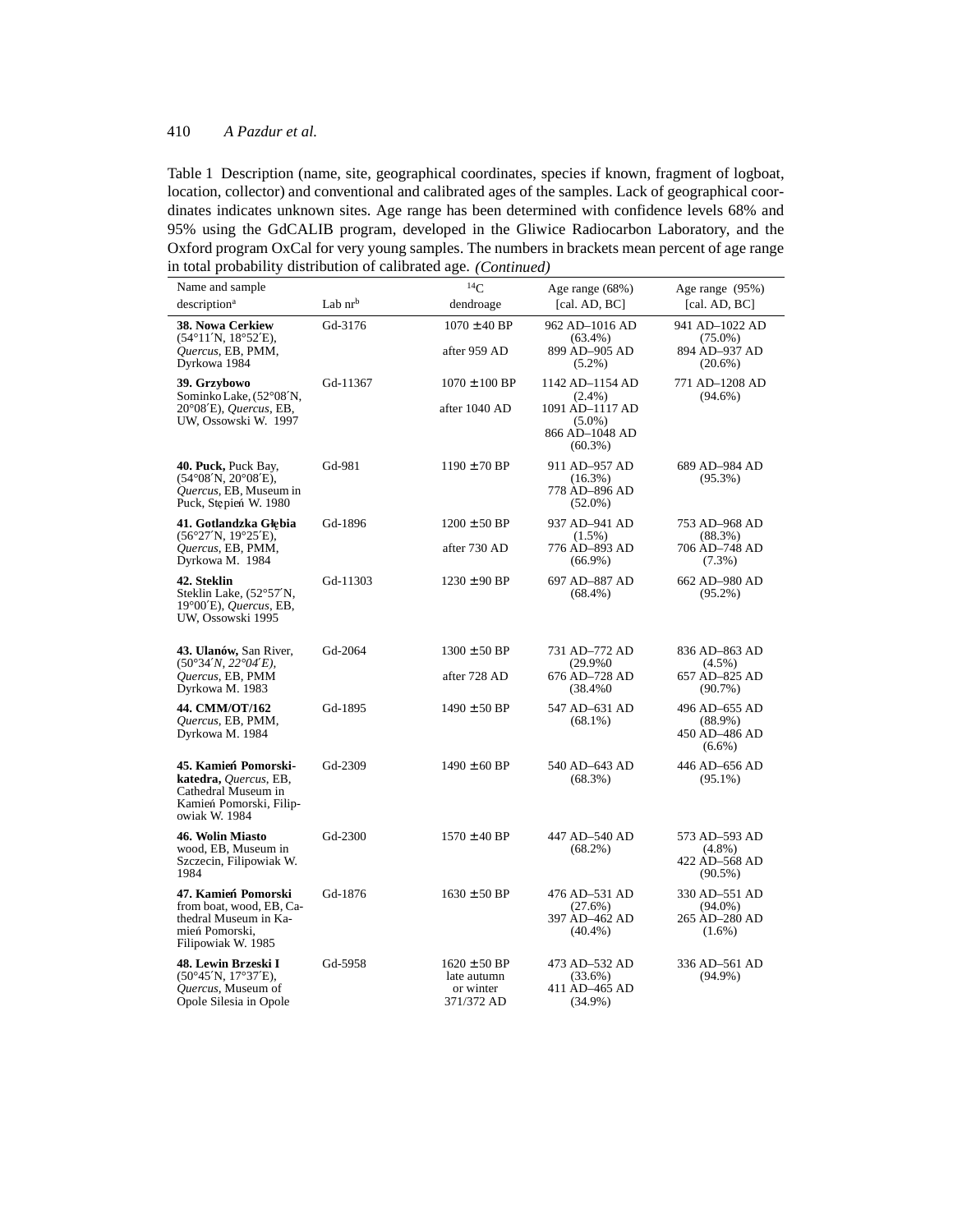Table 1 Description (name, site, geographical coordinates, species if known, fragment of logboat, location, collector) and conventional and calibrated ages of the samples. Lack of geographical coordinates indicates unknown sites. Age range has been determined with confidence levels 68% and 95% using the GdCALIB program, developed in the Gliwice Radiocarbon Laboratory, and the Oxford program OxCal for very young samples. The numbers in brackets mean percent of age range in total probability distribution of calibrated age. *(Continued)*

| Name and sample<br>description <sup>a</sup>                                                                               | Lab $nr^b$     | 14C<br>dendroage                                | Age range (68%)<br>[cal. AD, BC]                                                              | Age range (95%)<br>[cal. AD, BC]                              |
|---------------------------------------------------------------------------------------------------------------------------|----------------|-------------------------------------------------|-----------------------------------------------------------------------------------------------|---------------------------------------------------------------|
| 49. Lewin Brzeski II<br>$(50^{\circ}45'N, 17^{\circ}37'E),$<br>Quercus, Museum of<br>Opole Silesia in Opole               | Gd-7279        | $1760 \pm 40$ BP<br>ca 418<br>$(-6/0.49)$ AD    | 241 AD-338 AD<br>(68.3%0)                                                                     | 209 AD-402 AD<br>$(94.2\%)$<br>149 AD-160 AD<br>$(1.0\%)$     |
| 50. Kraków Dkra,<br>Quercus, EB, Archaeo-<br>logical Museum in Cra-<br>cow, Krapiec M. 1998                               | Gd-10773 $(*)$ | $2030 \pm 130$ BP                               | 191 BC-122 AD<br>$(68.4\%)$                                                                   | 371 BC-242 AD<br>$(95.4\%)$                                   |
| 51. Smielów<br>$(53°04'N, 16°28'E)$ ,<br>Quercus, EB, Museum in<br>Smiełów, Ossowski W.<br>1997                           | Gd-10684 $(*)$ | $2750 \pm 150$ BP                               | 1130 BC-778 BC<br>$(67.9\%)$                                                                  | 1313 BC-511 BC<br>$(94.7\%)$                                  |
| 52. Łaźno<br>$(54^{\circ}07'N, 22^{\circ}13'E)$ ,<br>Quercus, EB, Museum in<br>Suwałki, Ossowski W.<br>1995               | Gd-11304 $(*)$ | $2930 \pm 100$ BP                               | 952 BC-948 BC<br>$(0.9\%)$<br>1263 BC-991 BC<br>$(67.5\%0)$                                   | 1396 BC-898 BC<br>$(95.1\%)$                                  |
| 53. Chwalimki<br>$(53°45'N, 16°30'E),$ Al-<br>nus, EB, PMM, Ossowski<br>1997                                              | Gd-10625 $(*)$ | $3130 \pm 80$ BP                                | 1279 BC-1269 BC<br>$(3.0\%)$<br>1458 BC-1298 BC<br>$(59.8\%)$<br>1500 BC-1480 BC<br>$(5.9\%)$ | 1527 BC-1156 BC<br>$(94.0\%)$                                 |
| 54. Pinczów<br>$(53^{\circ}45'N, 16^{\circ}30'E)$ ,<br>Quercus, EB, PMM, Os-<br>sowski 1995                               | Gd-11304       | $3130 \pm 70$ BP<br>after 1220 BC               | 1272 BC-1270 BC<br>$(0.9\%)$<br>1452 BC-1303 BC<br>$(63.5\%)$<br>1496 BC-1484 BC<br>(3.8%0)   | 1249 BC-1203 BC<br>$(4.2\%)$<br>1522 BC-1251 BC<br>$(90.9\%)$ |
| 55. Cieśle<br>$(52^{\circ}22'N, 16^{\circ}37'E)$ ,<br>Quercus, Archaeological<br>Museum in Poznań, EB,<br>Krapiec M. 1992 | Gd-6640        | $3470 \pm 100$ BP<br>after 1700<br>$(-7/+8)$ BC | 1657 BC-1643 BC<br>$(2.8\%)$<br>1905 BC-1672 BC<br>$(65.3\%0)$                                | 1986 BC-1522 BC<br>$(93.4\%)$<br>2027 BC-1996 BC<br>$(2.0\%)$ |

 ${}^{a}EB =$  edge of board; UW = logboat remains on the bottom of water reservoir; PMM = Polish Maritime Museum in Gdañsk.  $bOx = OxCal$  program was used for calibration of radiocarbon dates;  $* =$  dates of samples from preserved logboats after removing of organic preservatives; A, B, and C = independent dates of the same logboat.

#### **DENDROCHRONOLOGY**

Most of the analyzed logboats were made from oak trunks (*Quercus robur/petraea*). Tree-ring analyses were carried out on 60 oak logboats, selected by researchers from the Polish Maritime Museum (PMM) in Gdańsk (Krapiec and Zielski 1999). In most cases, samples of wood for analyses were taken with an increment borer, suitable for dry wood. Only in cases of badly preserved logboats were slices taken, about 2–3 cm thick.

Growth sequences of oak logboats were dendrochronologically dated against standard chronologies defined for the area of Poland. These are, among others: southern Poland standard chronologies based on subfossil oaks from alluvial sediments covering 1748–1118 BC, 1018–620 BC, and 474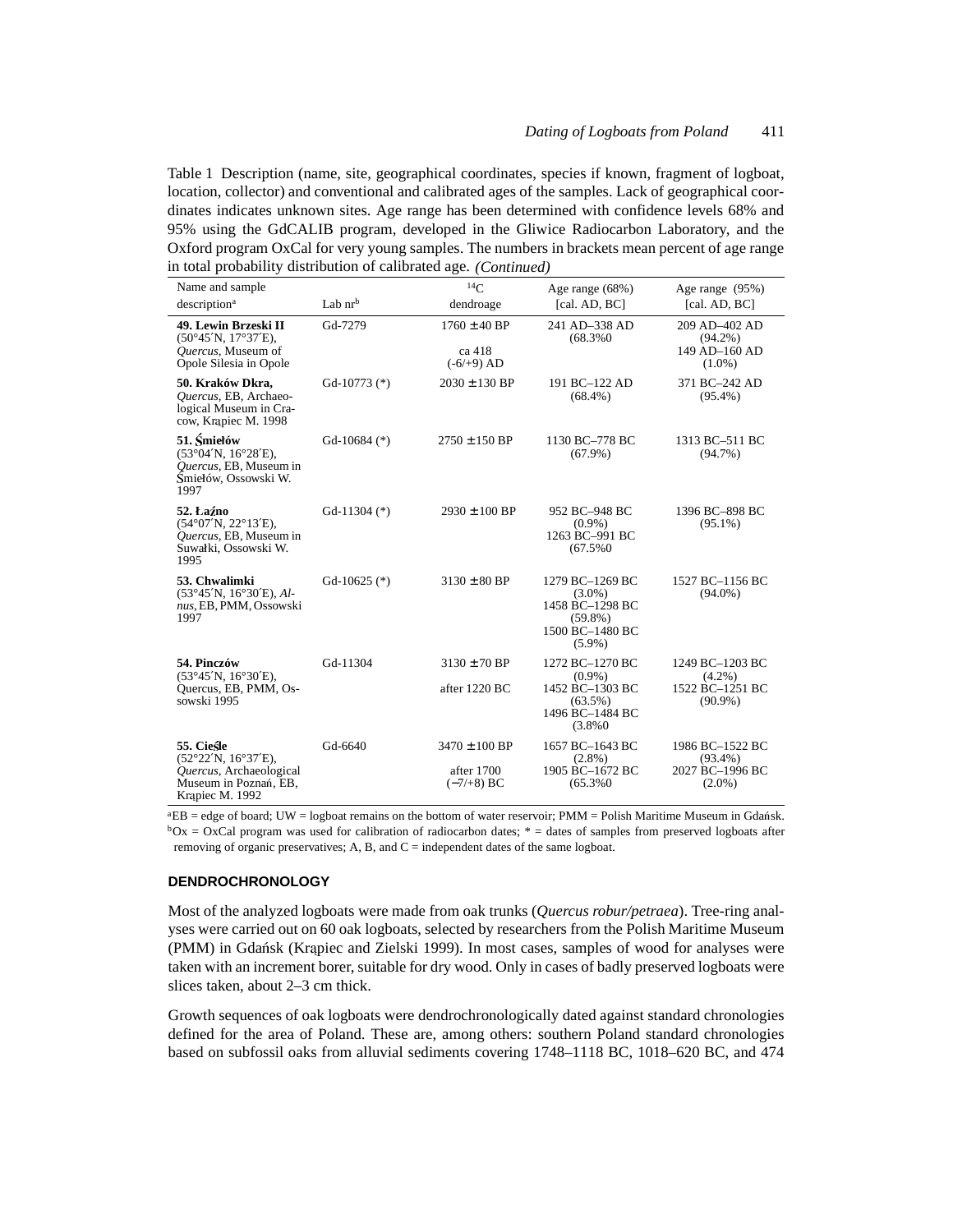

Figure 2 Results of absolute dendrochronological dating of annual growth sequences of oak logboats, with calendar ages from the last 2000 year period, together with their locations. The numbers connected with dating results in the left column correspond with numbers of sites on the map.

BC–1555 AD (Krapiec 1998), regional chronologies for Małopolska (910–1997 AD), Lower Silesia (780–1997 AD) and Wielkopolska (449–1994 AD), based on archaeological and historical wood (Krapiec 1998), as well as chronologies worked out for areas near Pułtusk, Szczecin, Słupsk, and Olsztyn (M Krapiec), Gdańsk Pomerania chronology constructed by T Ważny (1990), and so-called Baltic Wood Chronologies, compiled in western Europe; in England (BALTIC1, BALTIC2; Hillam and Tyers 1995), and in Holland (Bauch and Eckstein 1970). The results of dating of individual objects, together their locations are presented in Figure 2 above.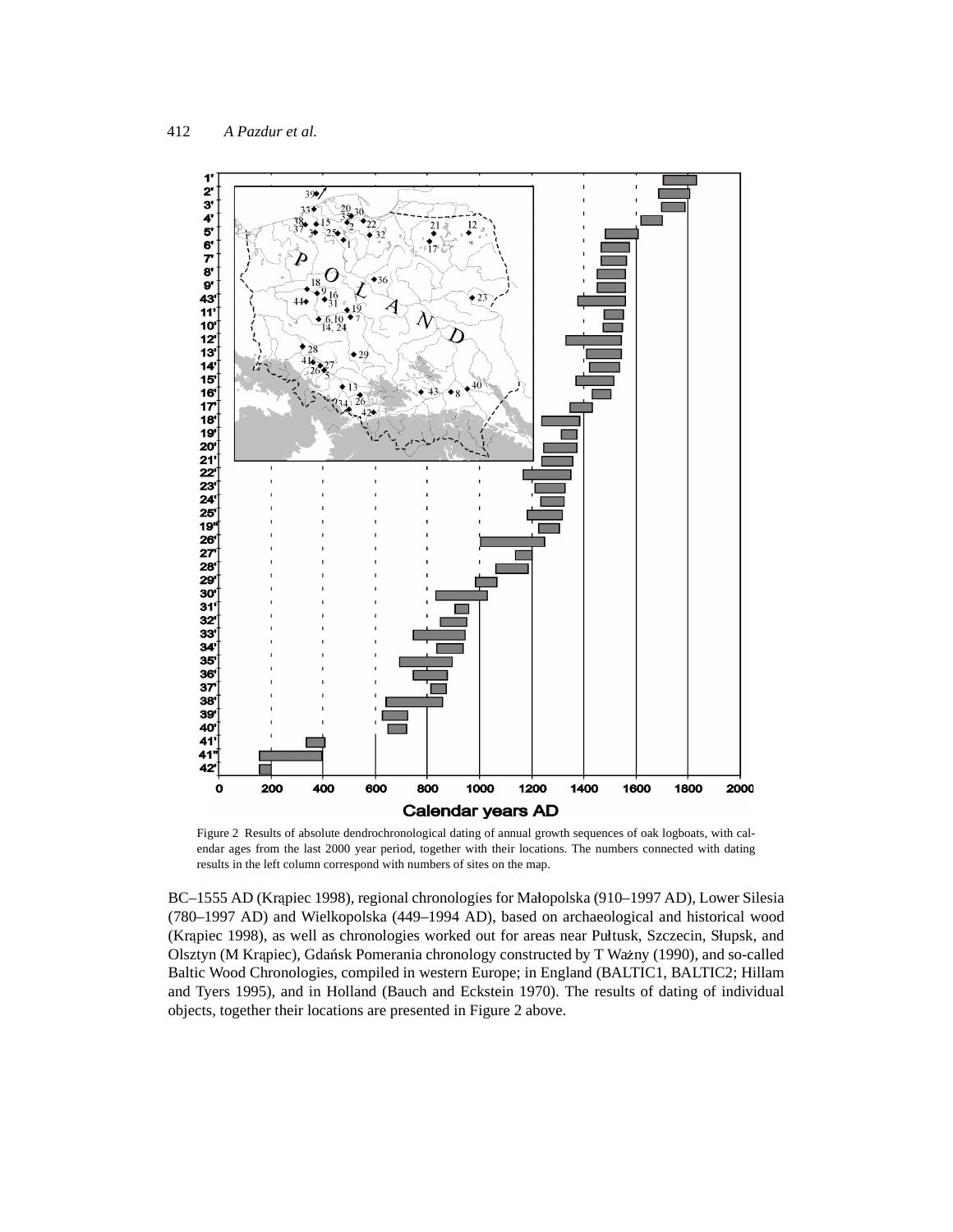

Figure 3 The cumulative probability distribution of calibrated 14C ages of 37 logboat samples (straight line) for which the conventional  ${}^{14}C$  age is less than 300 BP. The comparison with the histogram of the dendrochronological dates is shown. Cumulative probability distribution of logboat calibrated ages was divided into phases corresponding to different cultures.

Forty-six logboats were absolutely dated. It turned out that tree-ring dating of logboats, which practically meant dating of individual trees, was highly successful. This was due to the broad comparative material, in the form of regional and local chronologies, as well as to the fact that for the construction of boats, the largest specimens of oaks, dominant in local populations and representative for regional growth pattern, had been selected.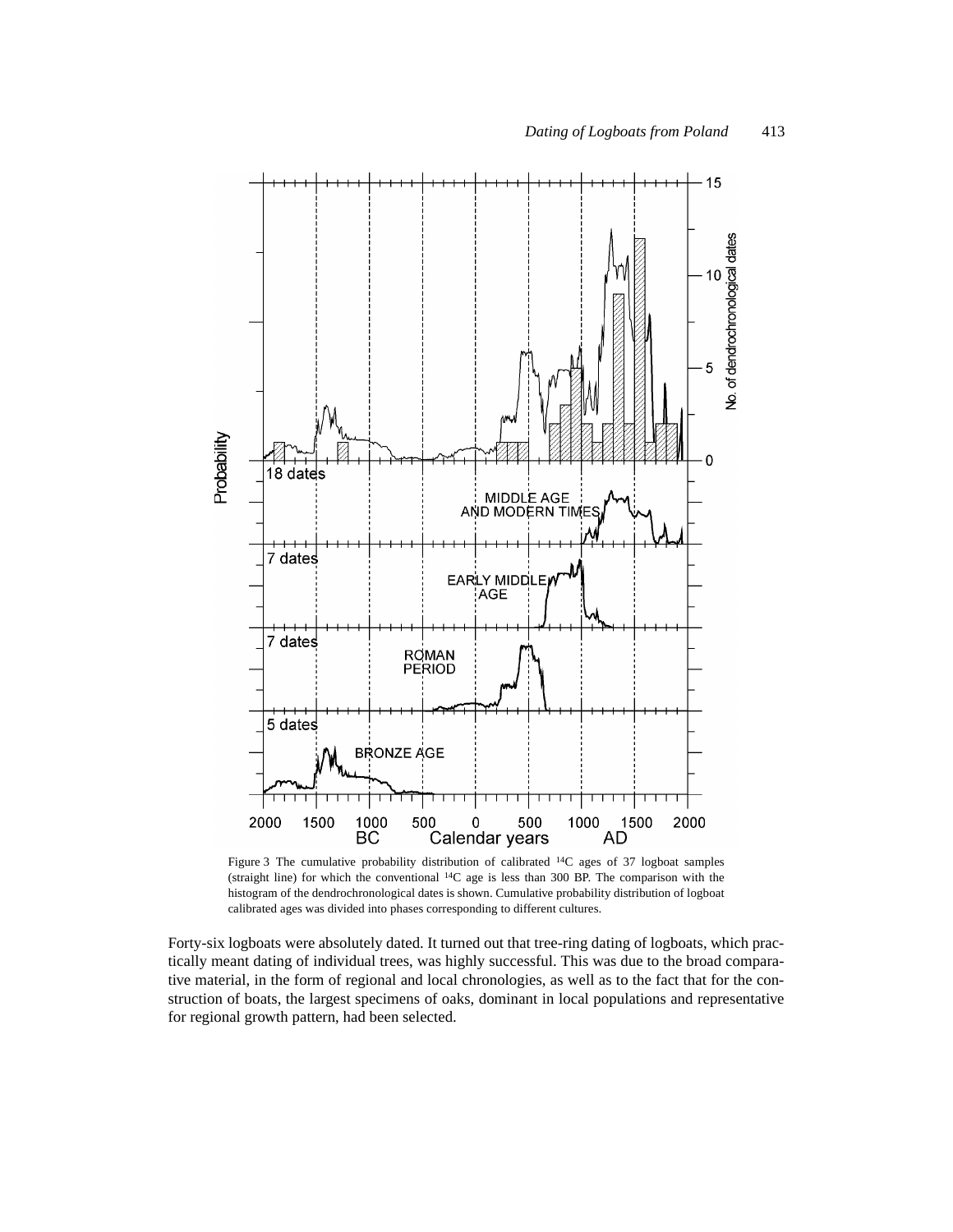The oldest of the dendrochronologically dated oak logboats from the area of Poland date back to the Bronze Age. These are one-trunk boats from Ciesta near Buk, dated to around 1700 BC and a boat from Piñczów, made of oak felled around 1220–1215 BC. Logboats from the Roman period are also rare. They are represented by finds from Wolica near Cracow (dated to after 209 AD) and Lewin Brzeski (371 AD and about 418 AD).

## **Frequency Distribution of Calendar Ages**

Figure 3 (on preceding page) presents the cumulative probability distribution obtained by summarizing the probability distributions of calibrated  $14C$  ages of all dated samples with conventional  $14C$ ages higher than 300 BP. We note that probability distribution contains four wide but clearly separated maxima, which correspond to four groups of samples. These groups represent the following age intervals: Bronze Age, Roman period, early Middle Ages, and Middle Ages, and present times. Figure 3 also shows the cumulative probability distributions of calibrated  $14C$  ages for each of group mentioned above.

Probability distribution of all calibrated  $^{14}C$  ages in Figure 3 is compared to the histogram of a number of dendrochronological dates obtained for oak logboats samples in 50-year intervals belonging to periods from the Bronze Age to modern times. Logboats from younger periods, i.e. Middle Ages and Modern Times, are predominant. The frequency distribution pattern of occurrence of logboats from these periods has maxima in the 10th, 14th, and 16th centuries, in agreement with the distribution pattern of  ${}^{14}C$  dating.

# **CONCLUSION**

Logboats are important historical artifacts that tell us a great deal about ancient navigation. Until the Middle Ages, logboats are the only survivors of the numerous craft that must have plied Poland's waterways. Research has shown that these boats played a significant part in inland water transport from the Middle Ages to the 19th century. Moreover, not only do logboats provide information about former boat-building techniques, analysis of the use and operating conditions of these craft can tell us a lot about the extent to which water areas were used in former times.

The intervals of  $14C$  calibrated ages, inside which we can observe the maximums of cumulative probability distribution, are consistent with archaeological data. The oldest maximum represents the Bronze Age, when logboats were produced in all of Central Europe. For the time interval from the 3rd to the 17th century AD, where the cumulative probability distribution has a large maxima, we can observe a very distinct minimum at around 700 AD. This minimum correlates very well with the period of Roman influence, which characterized itself by a lack of logboats among archaeological findings. The other distinct minimum in this part of the cumulative probability distribution can be found around 1100–1200 AD and is followed a large maximum. It allocates well the beginning of the wood floating period.

 $14C$  and dendrochronological dating of logboats is consistent and useful for reconstruction of an absolute time scale for archaeological evidence and paleoenvironmental studies.

#### **ACKNOWLEDGMENTS**

The preparation of <sup>14</sup>C dating results was financially supported by grants No. 6 P04E 007 17 from the Committee for Scientific Research, BW/RMF1/2000 from the Silesian University of Technology, and No. 11.11.140.51 from University of Mining and Metallurgy.